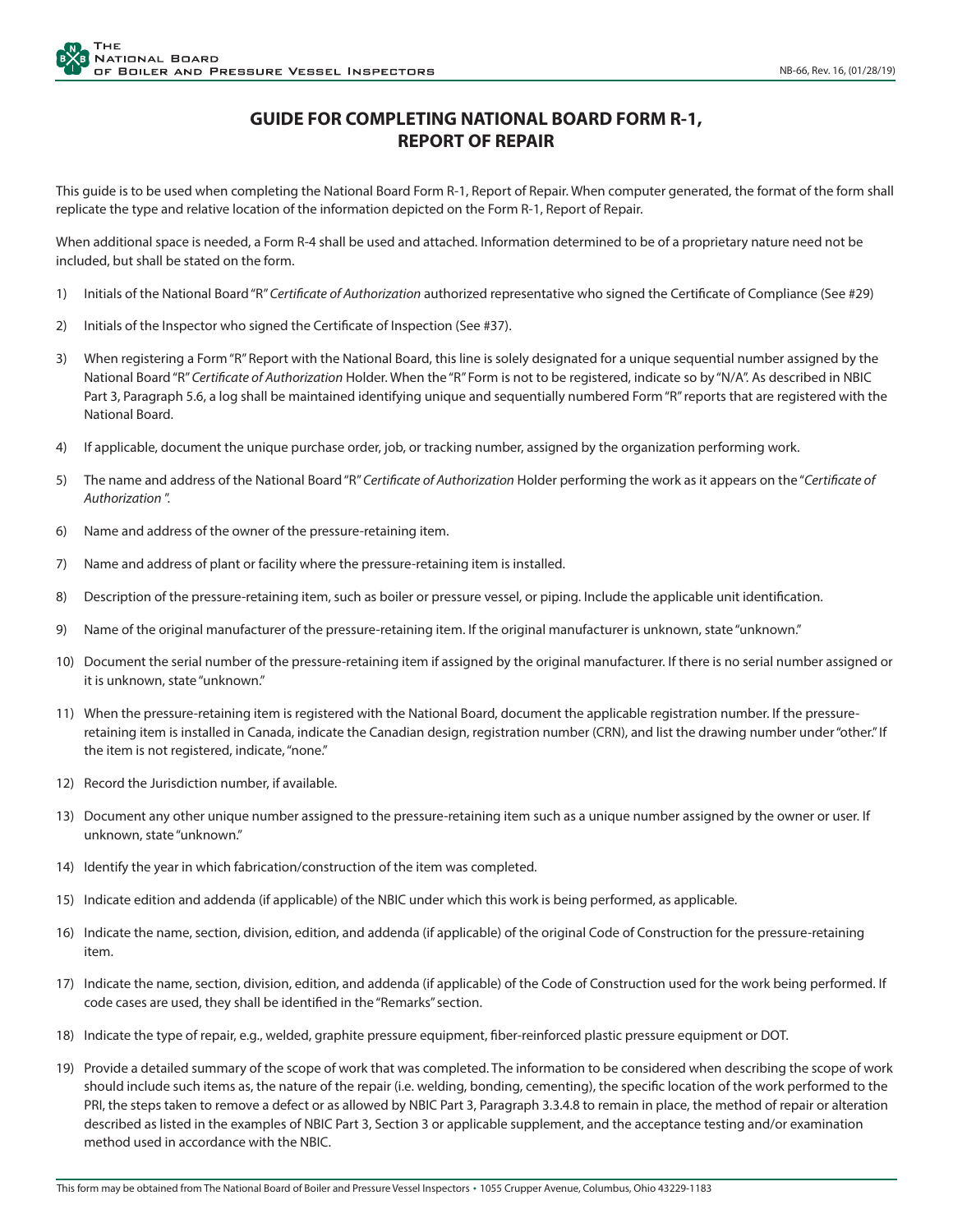- 20) Indicate type of pressure test applied (Liquid, pneumatic, vacuum, leak)
- 21) Indicate test pressure applied.
- 22) Indicate the maximum allowable working pressure of the pressure-retaining item.
- 23) As applicable, identify which parts manufactured by welding or bonding were introduced as needed to complete the scope of work. Indicate part, item number, manufacturer's name, stamped identification, and data report type or Certificate of Compliance.
- 24) Indicate any additional information pertaining to the work involved (e.g., routine repairs, code cases, interpretations used).
- 25) Type or print the name of the National Board "R" *Certificate of Authorization* authorized representative.
- 26) Indicate National Board "R" *Certificate of Authorization* number.
- 27) Indicate month, day, and year the National Board "R" *Certificate of Authorization* expires.
- 28) Record name of the National Board "R" Certificate of Authorization Holder who performed the described work, using full name as shown on the *Certificate of Authorization* or an abbreviation acceptable to the National Board.
- 29) Signature of National Board "R" *Certificate of Authorization* authorized representative.
- 30) Indicate the date the repair was certified.
- 31) Type or print the name of the Inspector.
- 32) Indicate Inspector's Jurisdiction.
- 33) Indicate Inspector's employer.
- 34) Indicate address of Inspector's employer (city and state or province).
- 35) Indicate month, day and year of inspection by Inspector. In case of routine repairs this shall be the month, day, and year the Inspector reviews the completed routine repair package.
- 36) Inspectors National Board Commission number and endorsement that qualifies the Inspector to sign this report, and when required by the Jurisdiction, the applicable state or provincial numbers.
- 37) Signature of Inspector.
- 38) Indicate the date the Inspector signs the completed "R" Form.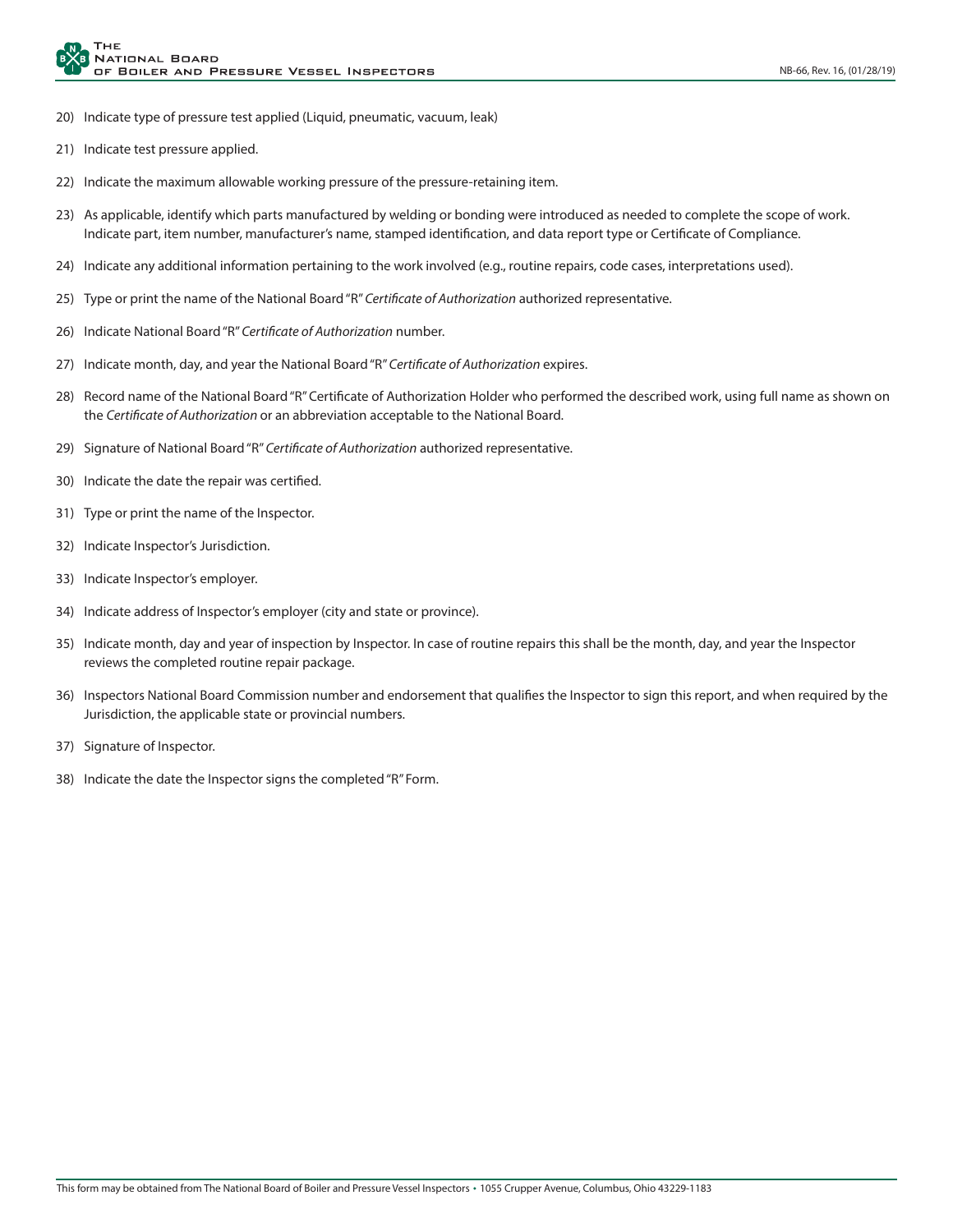

|    |                                                                                                                                                | <b>FORM R-1 REPORT OF REPAIR</b> |                                                                     | $\left(1\right)$      |                             |  |
|----|------------------------------------------------------------------------------------------------------------------------------------------------|----------------------------------|---------------------------------------------------------------------|-----------------------|-----------------------------|--|
|    |                                                                                                                                                |                                  | in accordance with provisions of the National Board Inspection Code |                       | (Authorized Rep. initials)  |  |
|    |                                                                                                                                                |                                  |                                                                     | $\left( 2\right)$     |                             |  |
|    |                                                                                                                                                |                                  |                                                                     | (Inspectors initials) |                             |  |
|    |                                                                                                                                                |                                  |                                                                     | (3)                   |                             |  |
|    |                                                                                                                                                |                                  |                                                                     | 4                     | (Form "R" Registration no.) |  |
| 1. | $5^{\degree}$<br><b>WORK PERFORMED BY:</b>                                                                                                     |                                  |                                                                     |                       | (P.O. no., job no., etc.)   |  |
|    | (name of repair organization)                                                                                                                  |                                  |                                                                     |                       |                             |  |
|    | (address)                                                                                                                                      |                                  |                                                                     |                       |                             |  |
|    | 6<br>2. OWNER:                                                                                                                                 |                                  |                                                                     |                       |                             |  |
|    | (name)                                                                                                                                         |                                  |                                                                     |                       |                             |  |
|    | (address)                                                                                                                                      |                                  |                                                                     |                       |                             |  |
|    | 7                                                                                                                                              |                                  |                                                                     |                       |                             |  |
| 3. | LOCATION OF INSTALLATION:<br>(name)                                                                                                            |                                  |                                                                     |                       |                             |  |
|    | (address)                                                                                                                                      |                                  |                                                                     |                       |                             |  |
|    | (8)                                                                                                                                            |                                  | (9)                                                                 |                       |                             |  |
| 4. | <b>ITEM IDENTIFICATION:</b><br>(boiler, pressure vessel, or piping)                                                                            | NAME OF ORIGINAL MANUFACTURER:   |                                                                     |                       |                             |  |
|    | (10)                                                                                                                                           | (11)                             | (12)                                                                | (13)                  | (14)                        |  |
| 5. | <b>IDENTIFYING NOS:</b><br>(mfg. serial no.)                                                                                                   | (National Board no.)             | (jurisdiction no.)                                                  | (other)               | (year built)                |  |
|    | (15)                                                                                                                                           |                                  |                                                                     |                       |                             |  |
| 6. | NBIC EDITION/ADDENDA:<br>(edition)                                                                                                             | (addenda)                        |                                                                     |                       |                             |  |
|    | (16)<br>Original Code of Construction for Item:                                                                                                |                                  |                                                                     |                       |                             |  |
|    |                                                                                                                                                | (name / section / division)      |                                                                     | (edition / addenda)   |                             |  |
|    | Construction Code Used for Repair Performed:                                                                                                   | (17)                             |                                                                     |                       |                             |  |
|    |                                                                                                                                                | (name / section / division)      |                                                                     | (edition / addenda)   |                             |  |
| 7. | REPAIR TYPE $^{18}$ Welded                                                                                                                     | graphite pressure equipment      | FRP pressure equipment                                              | <b>DOT</b>            |                             |  |
| 8. | Form R-4, Report Supplementary Sheet is attached<br>FFSA Form (NB-403) is attached<br><b>DESCRIPTION OF WORK:</b>                              |                                  |                                                                     |                       |                             |  |
|    | (use Form R-4, if necessary)                                                                                                                   |                                  |                                                                     |                       |                             |  |
|    | (19)                                                                                                                                           |                                  |                                                                     |                       |                             |  |
|    |                                                                                                                                                |                                  |                                                                     |                       |                             |  |
|    |                                                                                                                                                |                                  |                                                                     |                       |                             |  |
|    |                                                                                                                                                |                                  |                                                                     |                       |                             |  |
|    |                                                                                                                                                |                                  |                                                                     |                       |                             |  |
|    |                                                                                                                                                |                                  |                                                                     |                       |                             |  |
|    | (20)<br>Pressure Test, if applied _                                                                                                            | (21)                             | (22)<br><b>MAWP</b><br>psi                                          |                       | psi                         |  |
|    | (Liquid, Pneumatic, Vacuum, Leak)                                                                                                              |                                  |                                                                     |                       |                             |  |
| 9. | REPLACEMENT PARTS: (Attached are Manufacturer's Partial Data Reports or Form R-3's properly completed for the following items of this report): |                                  |                                                                     |                       |                             |  |
|    | (name of part, item number, data report type or Certificate of Compliance, mfg's. name and identifying stamp)                                  |                                  |                                                                     |                       |                             |  |
|    | (23)                                                                                                                                           |                                  |                                                                     |                       |                             |  |
|    |                                                                                                                                                |                                  |                                                                     |                       |                             |  |
|    |                                                                                                                                                |                                  |                                                                     |                       |                             |  |
|    | (24)                                                                                                                                           |                                  |                                                                     |                       |                             |  |
|    | 10. REMARKS:                                                                                                                                   |                                  |                                                                     |                       |                             |  |
|    |                                                                                                                                                |                                  |                                                                     |                       |                             |  |
|    |                                                                                                                                                |                                  |                                                                     |                       |                             |  |